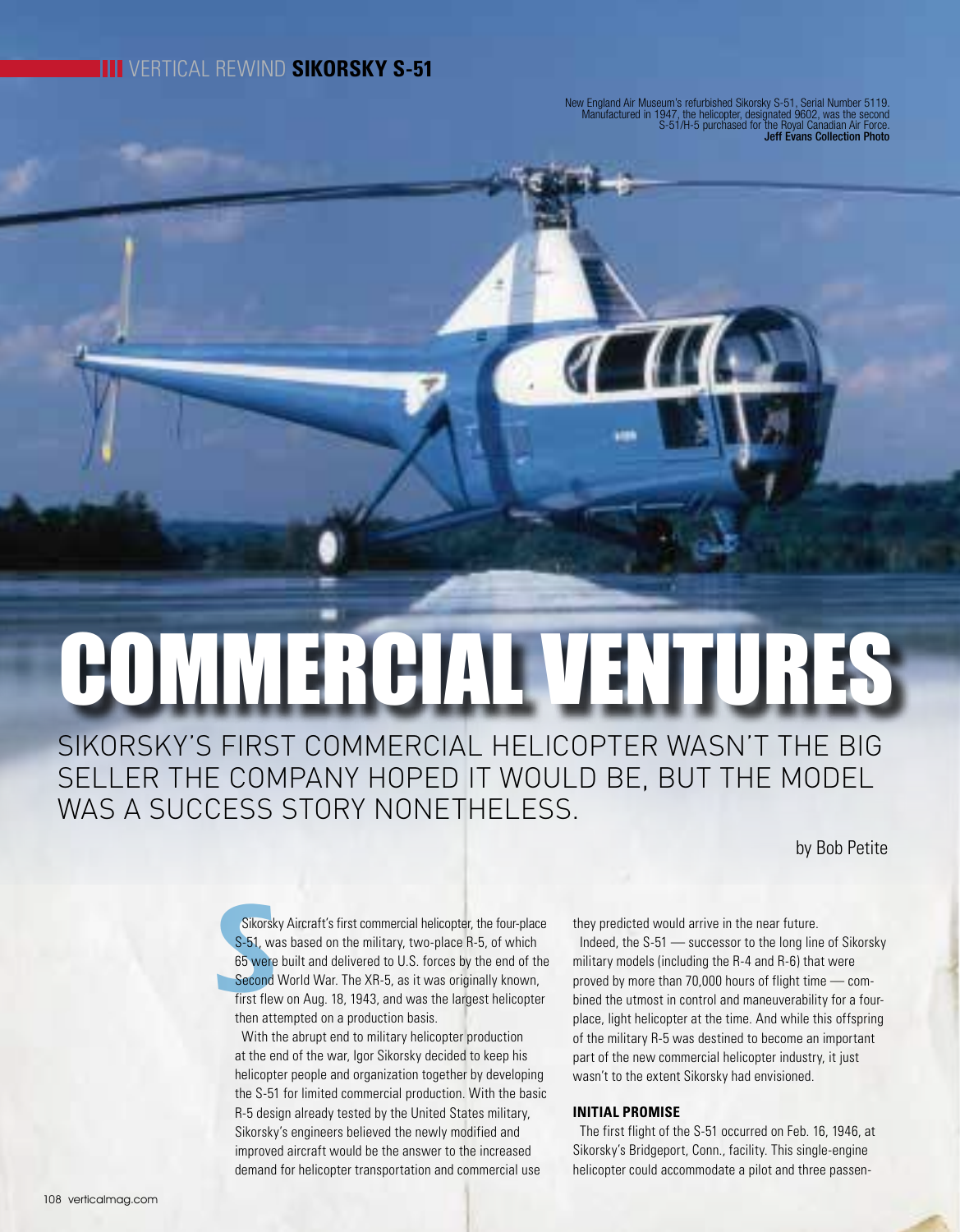gers, although a dual-flight-control version was also an option. The three-bladed main rotor and the smaller threebladed tail rotor obtained power from a Pratt & Whitney Wasp Junior R-985-B4, 450-horsepower radial engine. There were two 50-US-gallon fuel tanks in the center section. Fuel consumption in cruise flight was about 28 gallons an hour.

The gross weight of the S-51 was originally just under 5,000 pounds, giving it a useful load of around 1,200 pounds. The gross weight was later increased to 5,300 pounds (5,500 pounds in some configurations). The S-51's top speed at sea level was 103 miles an hour (approximately 90 knots), while the cruise speed was 85 miles an hour. The service ceiling of the S-51 was over 14,000 feet.

E.E. (Tug) Gustafson was Sikorsky's first civil helicopter salesperson; he was hired by the division's general manager, pioneering aviator Bernard Whelan (who was taught to fly by the Wright brothers). Gustafson went to Washington, D.C., to try to sell the new S-51 — which was priced at \$48,500 US (about twice the cost of a Bell 47 or Hiller 360) — to various government agencies, including the U.S. Department of Agriculture (USDA) and U.S. Forest Service (USFS). Enthusiasm was high: the USFS indicated it would buy 500 units, and the USDA, 200. Gustafson returned to Bridgeport and said the helicopter would sell by the thousands.

U.S. Civil Aeronautics Administration type certificate tests, which were flown by chief pilot Dimitry (Jimmy) Viner (Igor Sikorsky's nephew), took place in the spring of 1946 amidst an unofficial competition between Bell Aircraft and Sikorsky to certify the very first commercial helicopter in the world. Sikorsky obtained a temporary approved type certificate on March 26, 1946, but Type Certificate H-1 went to Bell and the Model 47 on May 8, 1946 *(see p.124, Vertical, Apr-May 2010)*. Sikorsky didn't receive its final approval, Type Certificate H-2, until April 17, 1947.

Undeterred, Sikorsky went about demonstrating the S-51 throughout the spring and summer of 1946 to a variety of potential civilian and military customers. And, it played the publicity angle, too, including organizing a race between its helicopter, a car, a train and an airplane to see which could get from its plant in Bridgeport, to the front lawn of Sikorsky's parent company, United Aircraft Corp., in East Hartford, Conn. — a distance of some 50 air miles — the fastest. It took the helicopter only 31 minutes. It took the plane even less, but with the added driving time it ended up as 48 minutes. The automobile took 95 minutes (although the driver was delayed when she was pulled over for speeding). The train (with its schedule delays and associated driving time) was last, taking 122 minutes. All in all, it was a compelling demonstration of the helicopter's potential for efficient commercial transportation.

### **GOING INTO SERVICE**

Helicopter Air Transport Inc. (HAT), headquartered in Philadelphia, Pa (but with its base of operations in Camden, N.J.), was the first to purchase an S-51; it had also been the first to purchase a Bell 47. HAT was in the



A United Airlines S-51 prepares to land near a company DC-4. Operational studies with the helicopter proved unsatisfactory, resulting in the S-51 being returned to Sikorsky in 1948. Jeff Evans Collection Photo

charter business, carrying out air taxi service, powerline patrol, package delivery service, crop dusting, aerial photography, rescue operations, passenger travel, oil and gas surveys, and experimental airmail delivery. It also had a commercial helicopter pilot training school and a mechanic training school. Unfortunately, the company ran into financial problems and filed for bankruptcy on Oct. 21, 1947. The three S-51s it had ordered in all were taken back by Sikorsky and re-sold to civilian and military interests.

Around the same time as HAT got its S-51s, Greyhound Skyways, a subsidiary of Greyhound Lines, purchased two of its own, wanting to evaluate their use in conjunction with its bus routes. Soon after, however, the idea was deemed unfeasible — especially due to the high operating costs of the S-51 — and the helicopters were sent back to Sikorsky.

In December 1946, United Airlines placed an order for a single S-51 to be used in its airline operational studies. Unfortunately, these tests were also unsuccessful and saw the helicopter sold back to Sikorsky.

In January 1947, Sikorsky had its most successful S-51